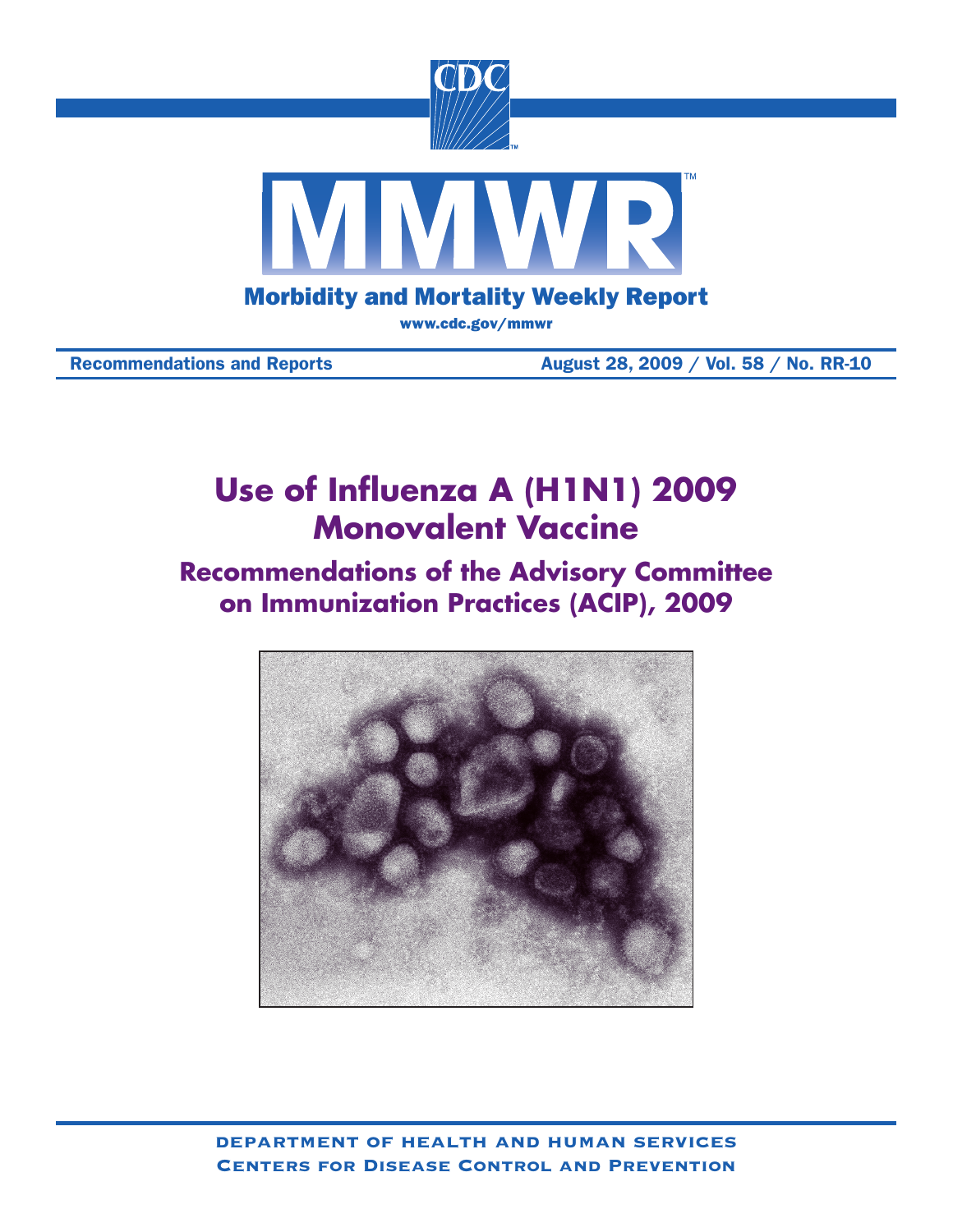The *MMWR* series of publications is published by the Coordinating Center for Health Information and Service, Centers for Disease Control and Prevention (CDC), U.S. Department of Health and Human Services, Atlanta, GA 30333.

**Suggested Citation:** Centers for Disease Control and Prevention. [Title]. MMWR 2009;58(No. RR-#): [inclusive page numbers].

#### **Centers for Disease Control and Prevention**

Thomas R. Frieden, MD, MPH *Director* Tanja Popovic, MD, PhD *Chief Science Officer* James W. Stephens, PhD *Associate Director for Science* Steven L. Solomon, MD *Director, Coordinating Center for Health Information and Service* Jay M. Bernhardt, PhD, MPH *Director, National Center for Health Marketing* Katherine L. Daniel, PhD *Deputy Director, National Center for Health Marketing*

#### **Editorial and Production Staff**

Frederic E. Shaw, MD, JD *Editor,* MMWR *Series* Christine G. Casey, MD *Deputy Editor,* MMWR *Series* Susan F. Davis, MD *Associate Editor,* MMWR *Series* Teresa F. Rutledge *Managing Editor,* MMWR *Series* David C. Johnson (*Acting*) *Lead Technical Writer-Editor* Jeffrey D. Sokolow, MA *Project Editor* Martha F. Boyd *Lead Visual Information Specialist* Malbea A. LaPete Stephen R. Spriggs Terraye M. Starr *Visual Information Specialists* Kim L. Bright, MBA Quang M. Doan, MBA Phyllis H. King *Information Technology Specialists*

#### **Editorial Board**

William L. Roper, MD, MPH, Chapel Hill, NC, Chairman Virginia A. Caine, MD, Indianapolis, IN Jonathan E. Fielding, MD, MPH, MBA, Los Angeles, CA David W. Fleming, MD, Seattle, WA William E. Halperin, MD, DrPH, MPH, Newark, NJ King K. Holmes, MD, PhD, Seattle, WA Deborah Holtzman, PhD, Atlanta, GA John K. Iglehart, Bethesda, MD Dennis G. Maki, MD, Madison, WI Sue Mallonee, MPH, Oklahoma City, OK Patricia Quinlisk, MD, MPH, Des Moines, IA Patrick L. Remington, MD, MPH, Madison, WI Barbara K. Rimer, DrPH, Chapel Hill, NC John V. Rullan, MD, MPH, San Juan, PR William Schaffner, MD, Nashville, TN Anne Schuchat, MD, Atlanta, GA Dixie E. Snider, MD, MPH, Atlanta, GA John W. Ward, MD, Atlanta, GA

#### **Contents**

| Vaccination Against Novel Influenza A (H1N1) Virus Infection 4      |  |
|---------------------------------------------------------------------|--|
| Recommended Use of Influenza A (H1N1) 2009 Monovalent               |  |
|                                                                     |  |
|                                                                     |  |
| Subset of Target Groups During Limited Vaccine Availability 5       |  |
| <b>Expanding Vaccination Efforts Beyond Initial Target Groups 5</b> |  |
|                                                                     |  |
|                                                                     |  |

**On the cover:** An electron micrograph of the novel influenza A (H1N1) virus.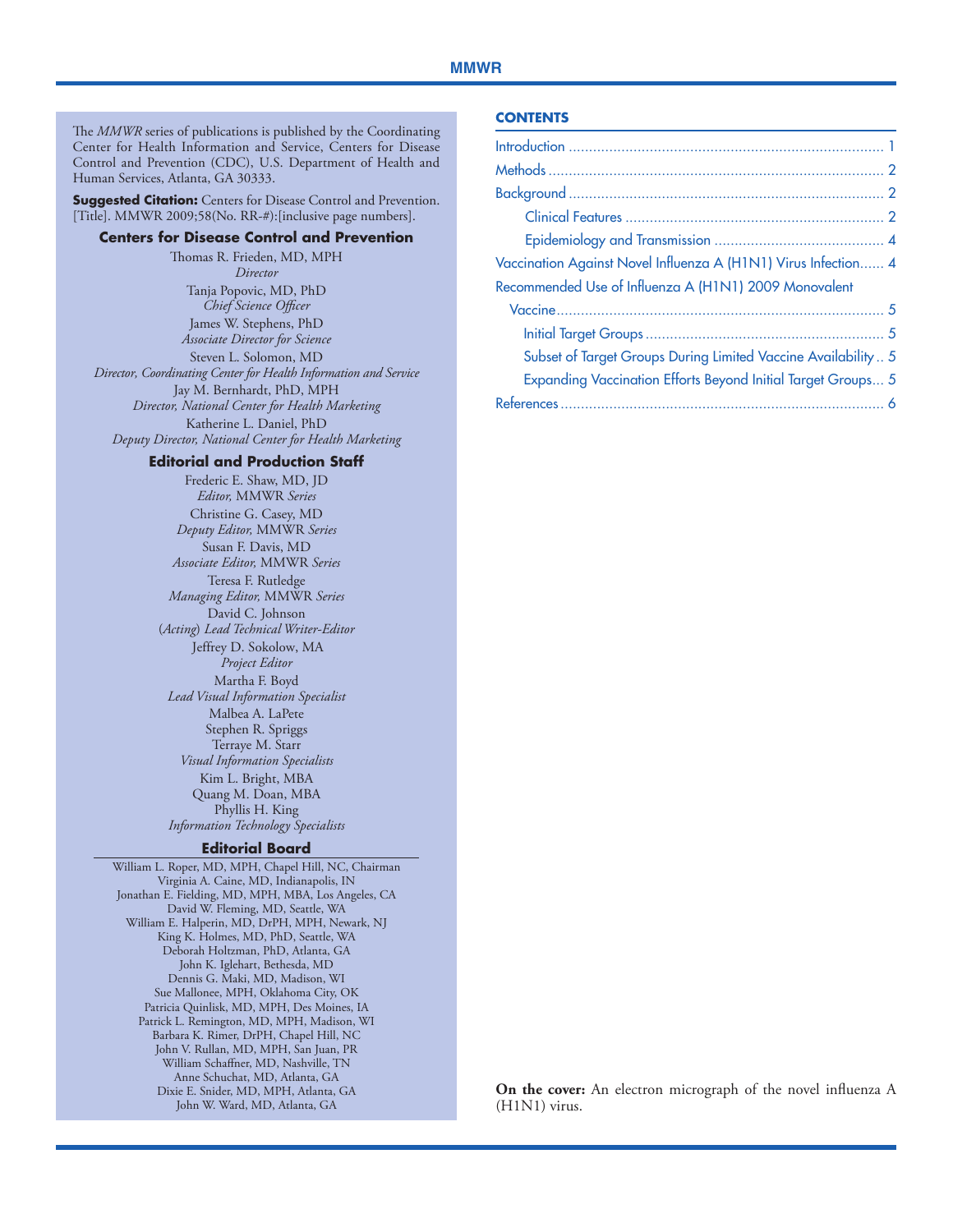# <span id="page-2-0"></span>**Use of Influenza A (H1N1) 2009 Monovalent Vaccine Recommendations of the Advisory Committee on Immunization Practices (ACIP), 2009**

Prepared by *National Center for Immunization and Respiratory Diseases, CDC*

### *Summary*

*This report provides recommendations by CDC's Advisory Committee on Immunization Practices (ACIP) regarding the use of vaccine against infection with novel influenza A (H1N1) virus. Information on vaccination for seasonal influenza has been published previously (CDC. Prevention and control of seasonal influenza with vaccines: recommendations of the Advisory Committee on Immunization Practices [ACIP], 2009. MMWR 2009;58[No. RR-8]). Vaccines against novel influenza A (H1N1) virus infection have not yet been licensed; however, licensed vaccine is expected to be available by mid-October 2009. On July 29, 2009, ACIP reviewed epidemiologic and clinical data to determine which population groups should be targeted initially for vaccination. ACIP also considered the projected vaccine supply likely to be available when vaccine is first available and the expected increase in vaccine availability during the following 6 months. These recommendations are intended to provide vaccination programs and providers with information to assist in planning and to alert providers and the public about target groups comprising an estimated 159 million persons who are recommended to be first to receive influenza A (H1N1) 2009 monovalent vaccine. The guiding principle of these recommendations is to vaccinate as many persons as possible as quickly as possible. Vaccination efforts should begin as soon as vaccine is available. State and local health officials and vaccination providers should make decisions about vaccine administration and distribution in accordance with state and local conditions. Highlights of these recommendations include 1) the identification of five initial target groups for vaccination efforts (pregnant women, persons who live with or provide care for infants aged <6 months, health-care and emergency medical services personnel, children and young adults aged 6 months–24 years, and persons aged 25–64 years who have medical conditions that put them at higher risk for influenza-related complications), 2) establishment of priority for a subset of persons within the initial target groups in the event that initial vaccine availability is unable to meet demand, and 3) guidance on use of vaccine in other adult population groups as vaccine availability increases. Vaccination and health-care providers should be alert to announcements and additional information from state and local health departments and CDC concerning vaccination against novel influenza A (H1N1) virus infection. Additional information is available from state and local health departments and from CDC's influenza website [\(http://www.cdc.gov/flu](http://www.cdc.gov/flu)).*

### **Introduction**

In April 2009, a new influenza A (H1N1) virus, novel influenza A (H1N1) virus, was determined to be the cause of influenza illness in two children in the United States during March and April 2009 (*1,2*) and the cause of outbreaks of respiratory illness in Mexico (*3*). This virus was transmitted in communities across North America within weeks and was identified in many areas of the world by May 2009 (*4,5*). On June 11, 2009, the World Health Organization (WHO) declared a worldwide pandemic, indicating uncontained community-level transmission of the novel influenza A (H1N1)

virus in multiple areas of the world (*5*). Worldwide transmission of the novel influenza A (H1N1) virus has continued since June in both the Northern and Southern Hemispheres (*6*). Transmission is likely to persist and might increase in the Northern Hemisphere during fall and winter. In contrast to seasonal influenza, current evidence indicates that relatively few severe cases of novel influenza A (H1N1) virus infection have occurred among older persons, and the highest hospitalization rates for illness caused by this virus have been among persons aged <65 years (*7*). The signs and symptoms of novel influenza A (H1N1) virus infection are similar to those of seasonal influenza, and specific diagnostic testing is required to distinguish novel influenza A (H1N1) virus from seasonal influenza virus (*7*; CDC, unpublished data, 2009).

Influenza vaccination is the most effective method for preventing influenza and influenza-related complications. However, current seasonal influenza vaccines are not likely to provide protection against novel influenza A (H1N1) virus (*8*).

The material in this report originated in the National Center for Immunization and Respiratory Diseases, Anne Schuchat, MD, Director.

**Corresponding address:** National Center for Immunization and Respiratory Diseases, CDC, 1600 Clifton Rd., NE, MS A-20, Atlanta, GA 30333. E-mail: cdcinfo@cdc.gov.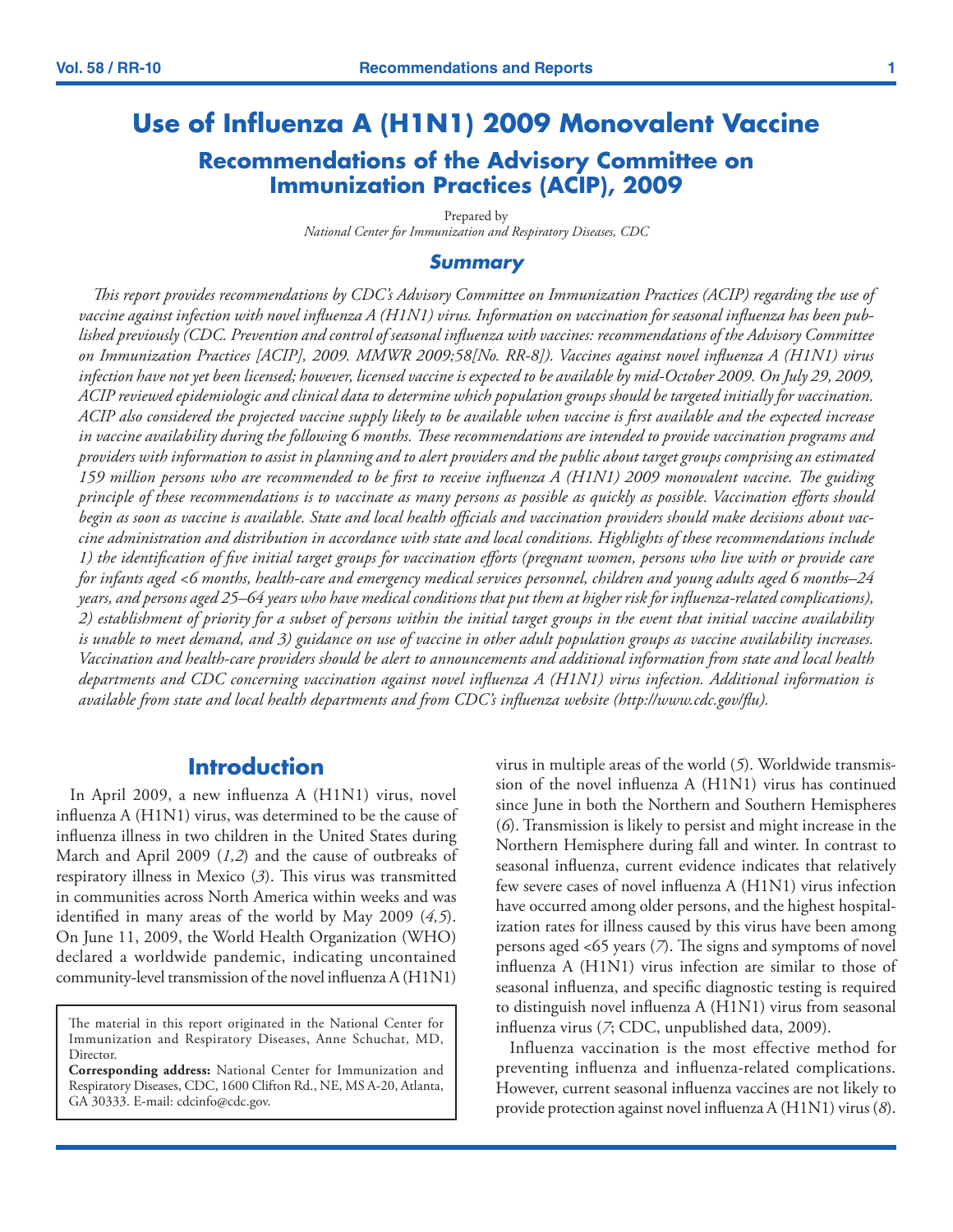<span id="page-3-0"></span>Specific vaccines against the novel influenza A (H1N1) virus are being manufactured, and licensed vaccine is expected to be available in the United States by mid-October 2009 (*9*). However, the initial supply of these vaccines might not be enough to meet the demand for vaccine. For this reason, CDC's Advisory Committee on Immunization Practices (ACIP) recommends that certain groups at highest risk for infection or influenza-related complications should be the initial targets for vaccination. Highlights of these recommendations include 1) the identification of five initial target groups for vaccination efforts (pregnant women, persons who live with or provide care for infants aged <6 months, health-care and emergency medical services personnel, children and young adults aged 6 months–24 years, and persons aged 25–64 years who have medical conditions that put them at higher risk for influenza-related complications), 2) establishment of priority for a subset of persons within the initial target groups in the event that initial vaccine availability is unable to meet demand, and 3) guidance on use of vaccine in other adult population groups as vaccine availability increases. Because novel influenza A (H1N1) virus is continuing to cause illness in the United States and worldwide, the primary focus of vaccination efforts should be to vaccinate as many persons as possible in the recommended target groups as quickly as possible once vaccine becomes available. As vaccine availability increases, additional groups are recommended for vaccination. ACIP will review new epidemiologic and clinical data as they become available and might revise these recommendations.

## **Methods**

ACIP provides recommendations to CDC for the prevention and control of vaccine-preventable diseases in the U.S. civilian population. During April–July 2009, the ACIP Influenza Working Group met frequently by teleconference to discuss new information on the spread of novel influenza A (H1N1) virus. In the process of developing vaccination recommendations for consideration by the full ACIP, members considered the evolving burden of illness caused by the virus, the age and risk groups most affected, progress in developing vaccines, anticipated vaccine supply, and various possible vaccination strategies. ACIP's deliberations were informed by consultation with other federal agencies and a review of vaccine allocation guidance developed as part of influenza prepandemic planning during 2007–2008 (*10*).

The full committee's initial discussions related to novel influenza A (H1N1) virus took place during a public ACIP session held on June 25–26, 2009. At a subsequent public meeting held on July 29, 2009, ACIP made recommendations for use of the influenza A (H1N1) 2009 monovalent vaccine currently in production for the U.S. market. Information presented at these meetings is available at [http://www.cdc.gov/vaccines/recs/](http://www.cdc.gov/vaccines/recs/acip/slides-jun09.htm) [acip/slides-jun09.htm](http://www.cdc.gov/vaccines/recs/acip/slides-jun09.htm) and [http://www.cdc.gov/vaccines/recs/](http://www.cdc.gov/vaccines/recs/acip/slides-july09-flu.htm) [acip/slides-july09-flu.htm.](http://www.cdc.gov/vaccines/recs/acip/slides-july09-flu.htm)

## **Background**

Human infections with the novel influenza A (H1N1) virus were first identified in April 2009 (*1*), and infections with this virus have been reported worldwide (*5*). Because serologic studies suggest that a large majority of the population is susceptible to novel influenza A (H1N1) virus, substantial potential exists for widespread infection (*2*). The novel influenza A (H1N1) virus is antigenically and genetically distinct from other human influenza A (H1N1) viruses in circulation since 1977 (*2*). As of August 1, 2009, the novel influenza A (H1N1) viruses circulating worldwide appear to be antigenically similar (*11*).

### **Clinical Features**

The signs and symptoms of novel influenza A (H1N1) virus infection are similar to those of seasonal influenza (*7,12*). Definitive diagnosis of novel influenza A (H1N1) virus infection requires specific testing for H1N1 viruses using real-time reverse transcriptase–polymerase chain reaction or viral culture (*7,13*). Rapid influenza diagnostic tests (RIDTs) for seasonal influenza sometimes can detect novel influenza A (H1N1) virus, but sensitivity has been estimated at 40%–70% (*13*,*14*). Negative RIDTs should not be used to exclude the diagnosis of novel influenza A (H1N1) virus infection (*13*).

The age distribution of confirmed illness, severity of illness, and prevalence of medical risk factors among persons with severe illness have been consistent among many countries and over time. As of July 31, 2009, the median age of persons with laboratory-confirmed infections in the United States was 12 years, and the highest infection incidence was among persons aged 5–24 years (*7,11*). The incidence of infection was lowest among persons aged ≥65 years. Similar findings have been reported in other countries (*15*).

A comparison of the age distribution of hospitalized persons with laboratory-confirmed novel influenza A (H1N1) also demonstrates a striking difference from seasonal influenza (Figure). As of July 31, 2009, the median age of hospitalized persons with laboratory-confirmed novel influenza A (H1N1) virus infection was 20 years, and the incidence of hospitalization was highest among young children aged <4 years (*11*; CDC, unpublished data, 2009). Only 282 (5%) of 5,514 hospitalizations and 29 (8%) of the 353 reported deaths had occurred among persons aged  $\geq 65$  years (CDC, unpublished data, 2009). The median age among persons who died with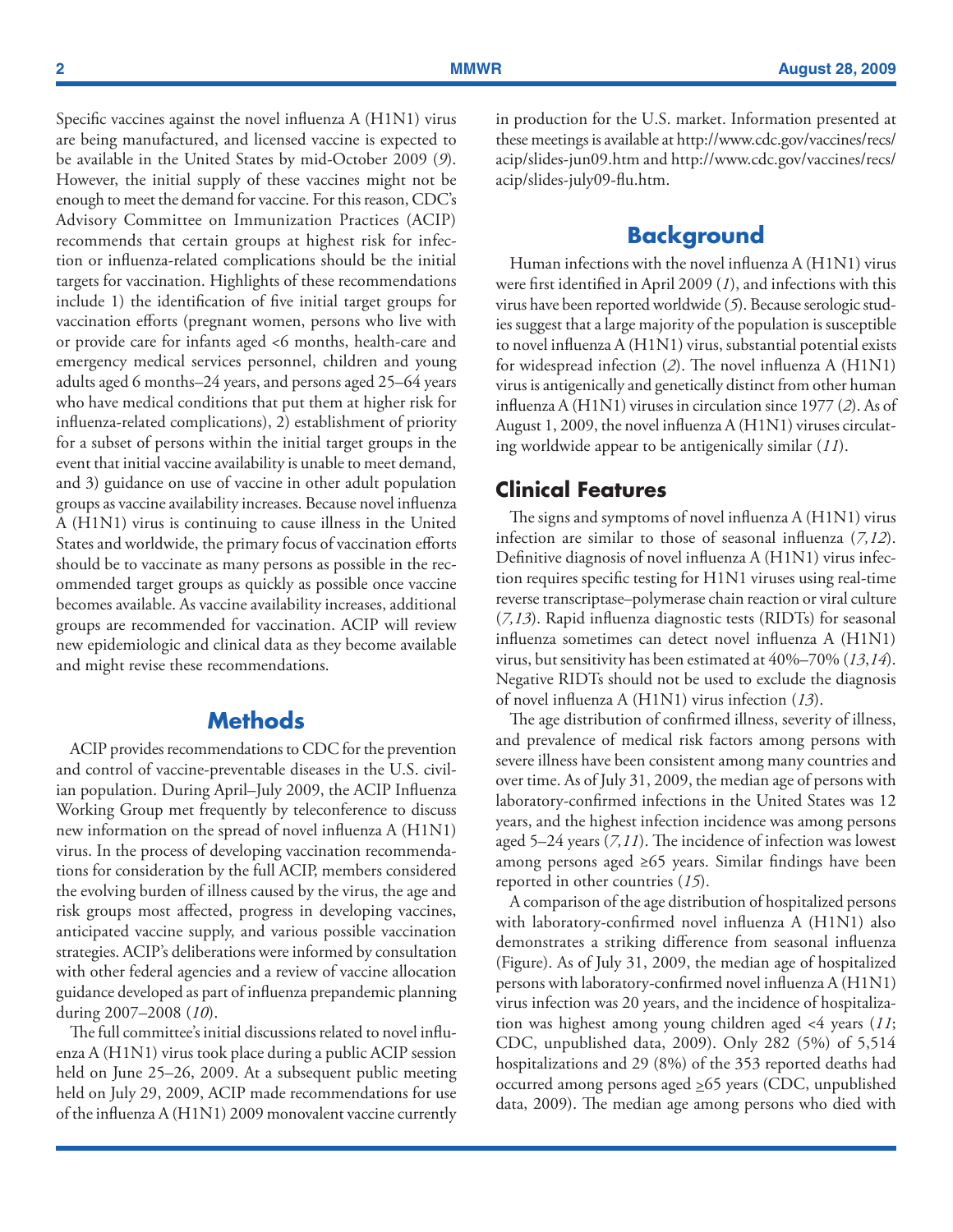

#### **FIGURE. Distribution by age group of persons hospitalized with laboratory-confirmed influenza,\* — United States, 2007–08 winter influenza season and April 15–August 11, 2009**

**Source:** Emerging Infections Program, CDC.

\*Evidence of a positive influenza test result by viral culture, direct fluorescent assay, immunoflourescence assay, real-time reverse–transcription polymerase chain reaction, rapid influenza diagnostic test, serology, or written note in the medical chart.

† Influenza subtype cannot be determined with some types of tests, and the proportion of positive influenza tests that were attributable to novel influenza A (H1N1) virus cannot be determined. However, national surveillance for influenza viruses indicates that >95% of viruses circulating during this time were novel influenza A (H1N1) virus.

novel influenza A (H1N1) virus infection was 37 years. In contrast, in multiple studies of seasonal influenza, hospitalization and mortality rates have been highest among persons aged >65 years, and an estimated 90% of seasonal influenza-related deaths and 60% of seasonal influenza-related hospitalizations occurred among adults aged >65 years (*16,17*). As of July 31, 2009, only 282 (5%) of 5,514 hospitalizations and 29 (8%) of the 353 reported deaths attributed to novel influenza A (H1N1) virus infection had occurred among persons aged >65 years (CDC, unpublished data, 2009). Cumulative novel influenza A (H1N1) hospitalization rates for April–July 2009 approached or exceeded typical end-of-season cumulative rates for seasonal influenza among school-aged children and adults aged 18–49 years in the Emerging Infections Program\* (EIP) surveillance areas  $(11)$ . However, among persons aged  $\geq 65$ years, these cumulative hospitalization rates are <20% of the rates typically observed during the winter among persons in this age group. The median age of hospitalized patients during the 2007–08 influenza season in EIP surveillance areas was 59 years, compared with a median age of 26 years for persons hospitalized in these areas during April–July 2009 (CDC, unpublished data, 2009). In addition, outbreaks attributable to novel influenza A (H1N1) viruses among older adults in long-term–care facilities have not been reported even when novel influenza A (H1N1) has been identified among healthcare workers in these facilities who worked while ill.

Medical risk factors for severe infection are similar to those identified previously in studies of seasonal influenza (*12*). In one case series of 179 patients hospitalized with laboratory-confirmed novel influenza A (H1N1) virus infection, 117 (65%) patients had a medical risk factor previously associated with severe infection in studies of seasonal influenza (e.g., chronic heart, lung, renal, liver disease; cancer or immunosuppression; or pregnancy) (*12,18*; CDC, unpublished data, 2009). Deaths caused by novel influenza A (H1N1) have been reported among pregnant women. In one case series, the incidence of hospitalization for confirmed novel influenza A (H1N1) virus infection among pregnant women was four times higher than that of the general population (*19*). Obesity (defined as body-mass index [BMI]  $\geq$ 30) or morbid obesity (BMI  $\geq$ 40) has been noted among hospitalized patients in some case series (*20,21*). However, the majority of these patients had other medical risk factors, and investigations to determine whether obesity or morbid obesity is an independent risk factor for severe infection are underway.

<sup>\*</sup>CDC's Emerging Infections Program Influenza Project conducts surveillance for laboratory-confirmed, influenza-related hospitalizations in children (persons aged <18 years) and adults in 60 counties covering 12 metropolitan areas of 10 states (San Francisco, California; Denver, Colorado; New Haven, Connecticut; Atlanta, Georgia; Baltimore, Maryland; Minneapolis/St. Paul, Minnesota; Albuquerque, New Mexico; Las Cruces, New Mexico; Albany, New York; Rochester, New York; Portland, Oregon; and Nashville, Tennessee). Cases are identified by reviewing hospital laboratory and admission databases and infection-control logs for children and adults with a documented positive influenza test (viral culture, direct/indirect fluorescent antibody assay (DFA/ IFA), real-time reverse transcription–polymerase chain reaction (rRT-PCR), or a commercial rapid antigen test) conducted as a part of routine patient care.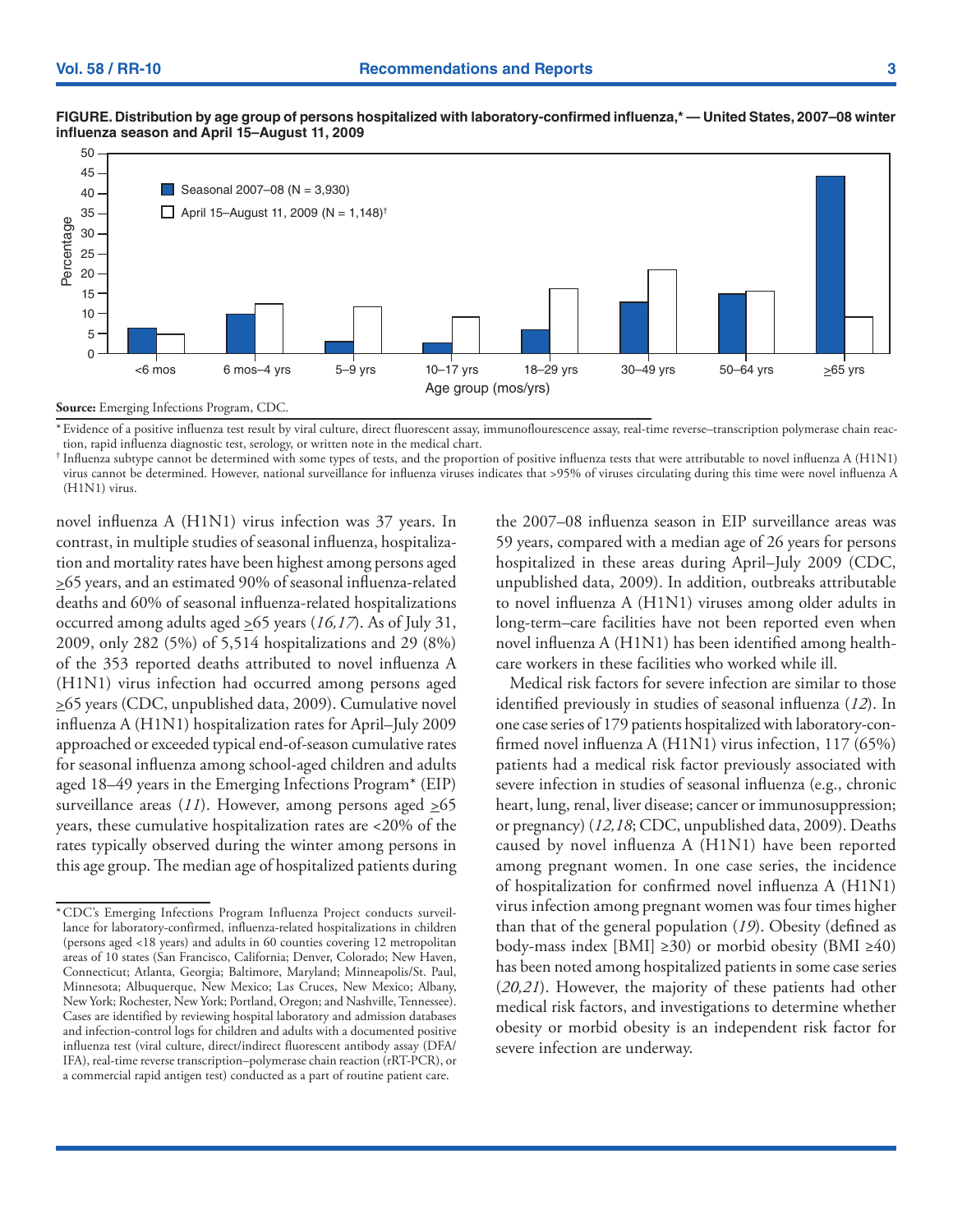### <span id="page-5-0"></span>**Epidemiology and Transmission**

The epidemiology of novel influenza A (H1N1) virus infection is under investigation, and epidemiologic characteristics might change as transmission continues. Outbreaks in settings in which young persons congregate (e.g., schools, colleges, and camps) have been a frequent source of community transmission (*22,23*). During spring and summer 2009, many schools and camps in the United States were dismissed temporarily as a result of outbreak concerns, causing considerable community impact (*24*).

The number of laboratory-confirmed infections underestimates the incidence of influenza illness caused by novel influenza A (H1N1) virus infection because laboratory testing has been focused on persons with more severe infection. Similar to clinical practice for seasonal influenza, many healthy persons with likely novel influenza A (H1N1) virus infections never are tested because their illness does not require medical intervention or specific diagnosis. Community surveys and population-based telephone surveys in areas with focal outbreaks of novel influenza A (H1N1) virus infection have identified self-reported influenza-like illness (ILI) among approximately 6% of the population in the areas surveyed (CDC, unpublished data, 2009). In June 2009, the New York City Health Department conducted a household survey that indicated that 7% of New Yorkers reported having ILI (fever accompanied by either cough or sore throat) during May 1–20, 2009; because other indicators of ILI (e.g., physician visits for respiratory illness) demonstrated continued and increasing community transmission within New York City, subsequent surveys are likely to indicate that even higher rates of self-reported ILI occurred during late May–June 2009 (*25*).

Transmission of novel influenza A (H1N1) virus infection in health-care settings has been reported. Among 11 health-care personnel (HCP) with probable or possible patient-to-HCP acquisition and available information on personal protective equipment use, only three HCP reported always using either a surgical mask or an N95 respirator in one case series (*26*). Acquisition of novel influenza A (H1N1) virus infection by HCP in community settings also has been identified, raising the possibility of introduction of novel influenza A (H1N1) viruses to patients in health-care settings by infected HCP (*26*).

## **Vaccination Against Novel Influenza A (H1N1) Virus Infection**

Limited data from serologic studies of persons who received vaccination with seasonal influenza vaccines suggest that seasonal influenza vaccines will not provide protection against novel influenza A (H1N1) virus. Among adults, cross-reactive antibody to novel influenza A (H1N1) virus at titers that correlate with protection from illness in studies of seasonal influenza vaccine was detected in 6%–9% of those aged 18–64 years and in 33% of those aged >60 years. No children tested had cross-reactive antibody to novel influenza A (H1N1) virus. Titers of cross-reactive antibody to novel influenza A (H1N1) virus did not increase after administration of seasonal influenza vaccine (*2,8*).

Vaccines against novel influenza A (H1N1) virus infection are being produced using methods similar to those used for seasonal influenza vaccines. Licensure of vaccines against novel influenza A (H1N1) virus will be based on the same licensure standards used for seasonal influenza vaccines, as is done routinely each year when strains are changed in the seasonal vaccine. Both live, attenuated and inactivated influenza A (H1N1) 2009 monovalent vaccine formulations will be available initially; as with seasonal influenza vaccines, neither of these vaccines will contain adjuvants. The Food and Drug Administration (FDA) and WHO have selected A/ California/07/2009 (H1N1) for use as the strain for the vaccines currently being manufactured.

In previously unvaccinated persons aged <9 years, 2 doses of seasonal influenza vaccine are required to induce immunity because young children typically have had limited exposure to influenza viruses and are not immunologically primed (i.e., they do not have preexisting antibodies) (*12*). The lack of preexisting antibody cross-reactive with the novel influenza A (H1N1) virus among children and younger adults raises the possibility that 2 doses of vaccine (typically separated by  $\geq 21$ ) days) also will be needed to provide protection for persons in these age groups. Ongoing studies will provide additional information about the immune response vaccine, including which groups might need 2 doses. Updated information will be published by CDC in *MMWR* or will be available at [http://](http://www.cdc.gov/flu) [www.cdc.gov/flu](http://www.cdc.gov/flu).

Several vaccines containing an adjuvant also are being studied but probably will not be available initially. These vaccines likely will need to be used under an Emergency Use Authorization.† Additional guidance will be provided if adjuvanted vaccines are made available.

<sup>†</sup> If an emerging public health threat is identified for which no licensed or approved product exists, the Project BioShield Act of 2004 authorizes the Food and Drug Administration commissioner to issue and Emergency Use Authorization so promising countermeasures can be disseminated quickly to protect the safety of the U.S. population.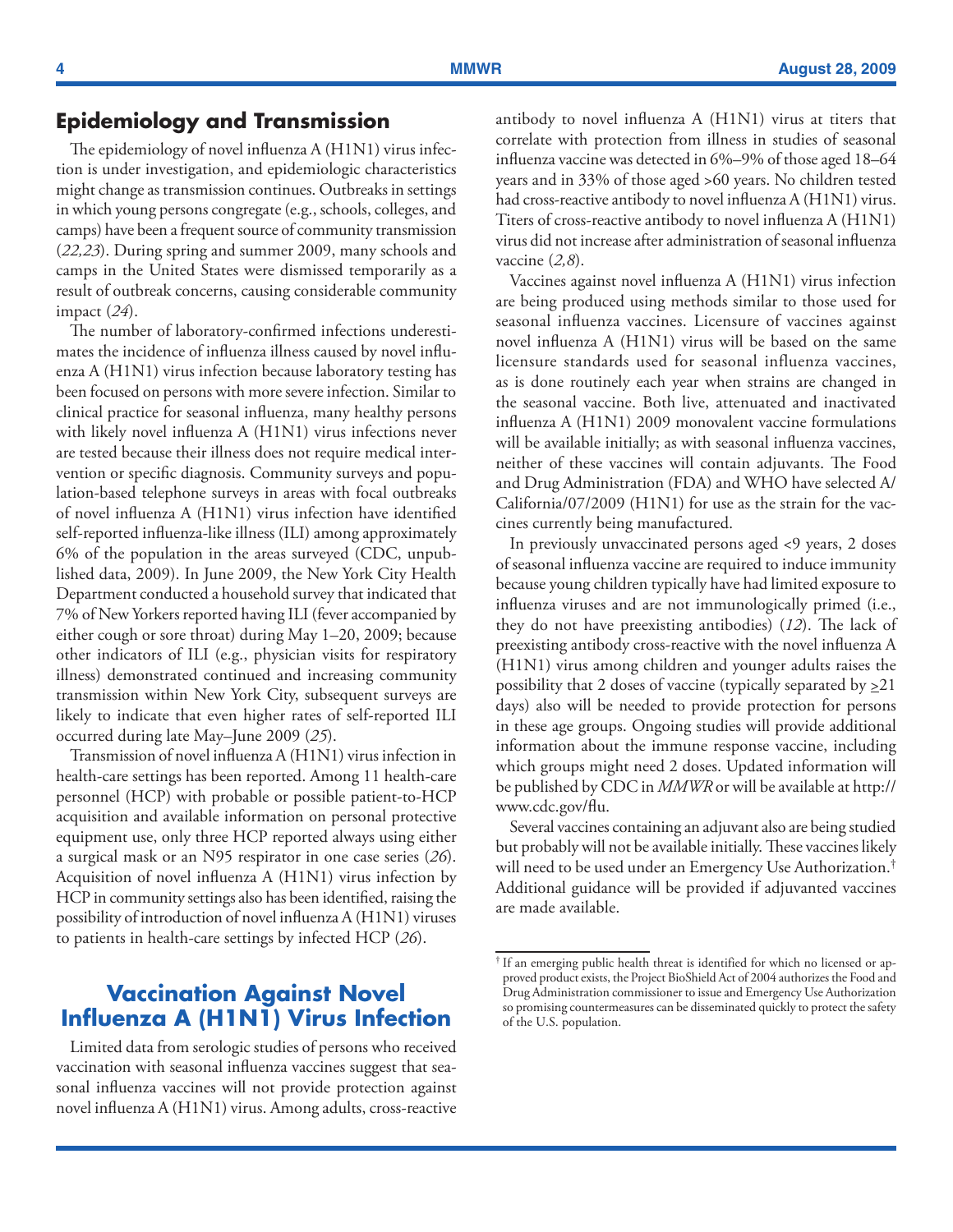## <span id="page-6-0"></span>**Recommended Use of Influenza A (H1N1) 2009 Monovalent Vaccine**

ACIP recommends that vaccination efforts should focus initially on persons in five target groups (Box) whose members are at higher risk for influenza or influenza-related complications, are likely to come in contact with influenza viruses as part of their occupation and could transmit influenza viruses to others in medical care settings, or are close contacts of infants aged <6 months (who are too young to be vaccinated). In the event that vaccine availability is unable to meet initial demand, priority should be given to a subset of the five target groups (Box).

### **Initial Target Groups**

When vaccine is first available, ACIP recommends that programs and providers administer vaccine to persons in the following five target groups (order of target groups does not indicate priority):

- pregnant women,
- persons who live with or provide care for infants aged <6 months (e.g., parents, siblings, and daycare providers),
- health-care and emergency medical services personnel, §
- persons aged 6 months–24 years, and
- persons aged 25–64 years who have medical conditions that put them at higher risk for influenza-related complications.¶

These five target groups comprise an estimated 159 million persons in the United States. This estimate does not accurately account for persons who might be included in more than one category (e.g., a health-care worker with a high-risk condition). Vaccination programs and providers should begin vaccination of persons in all these groups as soon as vaccine is available.

### **Subset of Target Groups During Limited Vaccine Availability**

Current projections of initial vaccine supply indicate that establishment of a subset of the five initial target groups will not be necessary in most areas. However, demand for vaccination and initial supply might vary considerably across geographic areas. If the supply of the vaccine initially available is not adequate to meet demand for vaccination among the five target groups listed above, ACIP recommends that the following subset of the initial target groups receive priority for vaccination until vaccine availability increases (order of target groups does not indicate priority):

- pregnant women,
- persons who live with or provide care for infants aged <6 months (e.g., parents, siblings, and daycare providers),
- health-care and emergency medical services personnel who have direct contact with patients or infectious material,
- • children aged 6 months–4 years, and
- children and adolescents aged 5–18 years who have medical conditions that put them at higher risk for influenzarelated complications.

This subset of the five target groups comprises approximately 42 million persons in the United States. Vaccination programs and providers should give priority to this subset of the five target groups only if vaccine availability is too limited to initiate vaccination for all persons in the five initial target groups.

### **Expanding Vaccination Efforts Beyond Initial Target Groups**

Decisions about expanding vaccination to include additional populations beyond the five initial target groups should be made at the local level because vaccine availability and demand might vary considerably by area. Once vaccination programs and providers are meeting the demand for vaccine among the persons in the five initial target groups, vaccination should be expanded to all persons aged 25–64 years. Decisions about expanding or establishing priorities for vaccination should be made in accordance with local circumstances based on the judgment of state and local health officials and health-care providers. CDC and other public health agencies will assess the vaccine supply on a continuing basis throughout the manufacturing period. CDC and state and local health authorities will inform providers and the general public if any indication exists of a substantial delay or an inadequate supply.

<sup>§</sup> Health-care personnel (HCP) include all paid and unpaid persons working in health-care settings who have the potential for exposure to patients with influenza, infectious materials, including body substances, contaminated medical supplies and equipment, or contaminated environmental surfaces. HCP might include (but are not limited to) physicians, nurses, nursing assistants, therapists, technicians, emergency medical service personnel, dental personnel, pharmacists, laboratory personnel, autopsy personnel, students and trainees, contractual staff not employed by the health-care facility, and persons (e.g., clerical, dietary, housekeeping, maintenance, and volunteers) not directly involved in patient care but potentially exposed to infectious agents that can be transmitted to and from HCP. The recommendations in this report apply to HCP in acute-care hospitals, nursing homes, skilled nursing facilities, physicians' offices, urgent care centers, and outpatient clinics, and to persons who provide home health care and emergency medical services (*27*). Emergency medical services personnel might include persons in an occupation (e.g., emergency medical technicians and fire fighters) who provide emergency medical care as part of their normal job duties.

<sup>¶</sup> Chronic medical conditions that confer a higher risk for influenza-related complications include chronic pulmonary (including asthma), cardiovascular (except hypertension), renal, hepatic, cognitive, neurologic/neuromuscular, hematologic, or metabolic disorders (including diabetes mellitus) or immunosuppression (including immunosuppression caused by medications or by human immunodeficiency virus) (*12*).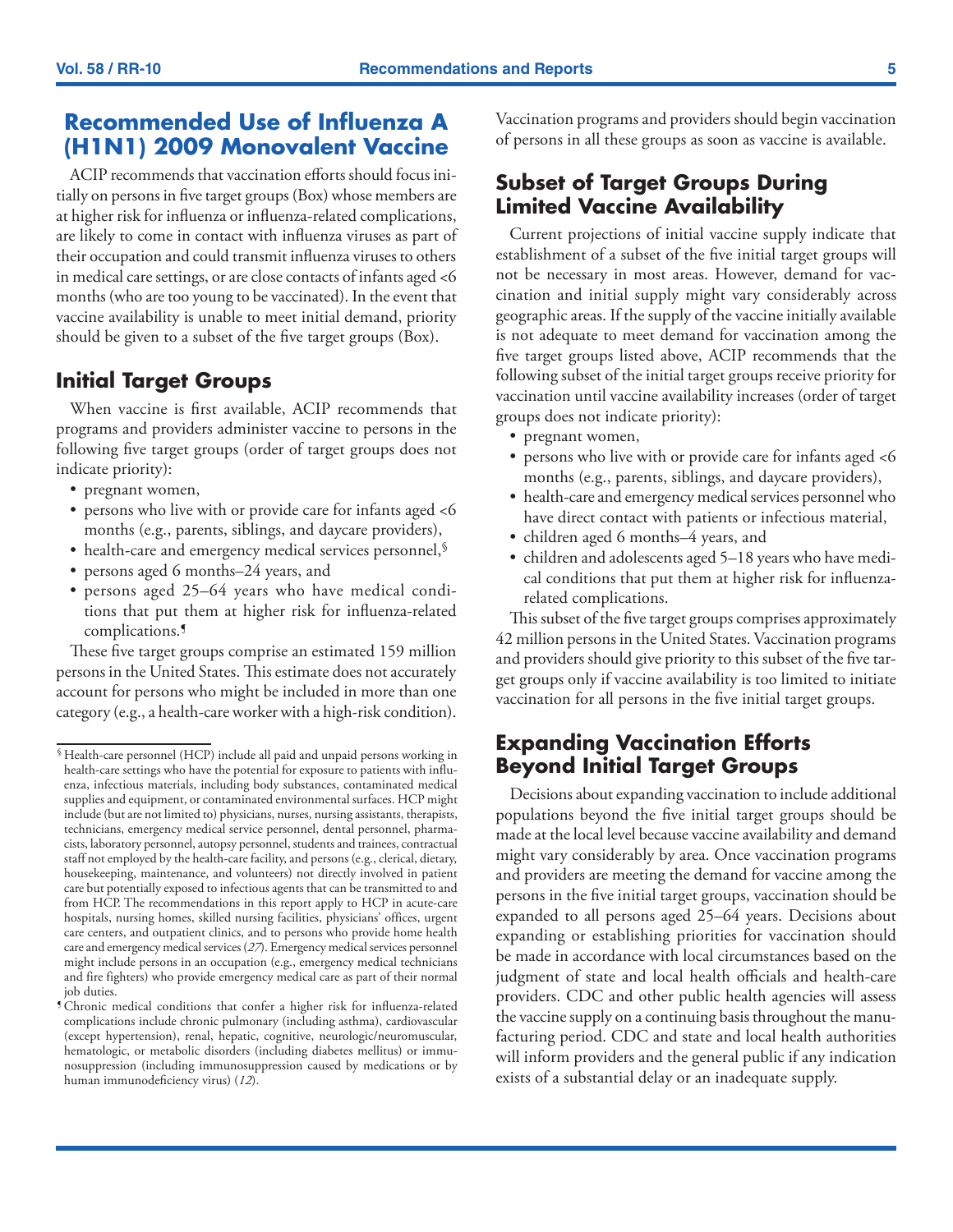### <span id="page-7-0"></span>**BOX. Initial target groups for novel influenza A (H1N1) vaccination programs and a subset of these target groups to receive vaccine if initial vaccine availability is not sufficient to meet demand\***

#### **Initial target groups**

ACIP recommends that programs and providers provide vaccine to all persons in the following five initial target groups as soon as vaccine is available (order of target groups does not indicate priority):

- pregnant women,
- persons who live with or provide care for infants aged <6 months (e.g., parents, siblings, and daycare providers),
- health-care and emergency medical services personnel,<sup>†</sup>
- children and young adults aged 6 months–24 years, and
- persons aged 25–64 years who have medical conditions that put them at higher risk for influenza-related complications.<sup>§</sup>

#### **Subset of initial target groups**

ACIP recommends that all persons in the following subset of the five initial target groups receive priority for vaccination if vaccine availability is not sufficient to meet demand (order of target groups does not indicate priority):

- pregnant women,
- • persons who live with or provide care for infants aged <6 months (e.g., parents, siblings, and daycare providers),
- • health-care and emergency medical services personnel who have direct contact with patients or infectious material,
- children aged 6 months–4 years, and
- • children and adolescents aged 5–18 years who have medical conditions that put them at higher risk for influenza-related complications.§

\*Priority should be given to persons in the subset of the five target groups only if initial vaccine availability is not sufficient to meet demand for all persons in the five target groups. As vaccine availability increases, vaccination programs should be expanded to include all members of the initial target groups. Vaccination of other adult populations is recommended as vaccine availability increases.

† Health-care personnel (HCP) include all paid and unpaid persons working in health-care settings who have the potential for exposure to patients with influenza, infectious materials, including body substances, contaminated medical supplies and equipment, or contaminated environmental surfaces. HCP might include (but are not limited to) physicians, nurses, nursing assistants, therapists, technicians, emergency medical service personnel, dental personnel, pharmacists, laboratory personnel, autopsy personnel, students and trainees, contractual staff not employed by the health-care facility, and persons (e.g., clerical, dietary, housekeeping, maintenance, and volunteers) not directly involved in patient care but potentially exposed to infectious agents that can be transmitted to and from HCP. The recommendations in this report apply to HCP in acute-care hospitals, nursing homes, skilled nursing facilities, physicians' offices, urgent care centers, and outpatient clinics, and to persons who provide home health care and emergency medical services. Emergency medical services personnel might include persons in an occupation (e.g., emergency medical technicians and fire fighters) who provide emergency medical care as part of their normal job duties.

§ Medical conditions that confer a higher risk for influenza-related complications include chronic pulmonary (including asthma), cardiovascular (except hypertension), renal, hepatic, cognitive, neurologic/neuromuscular, hematologic, or metabolic disorders (including diabetes mellitus) and immunosuppression (including immunosuppression caused by medications or by human immunodeficiency virus).

Current studies indicate the risk for infection among persons aged  $\geq 65$  years is less than the risk for persons in younger age groups. Expanding vaccination recommendations to include adults aged  $\geq 65$  years is recommended only after assessment of vaccine availability and demand at the local level. Once demand for vaccine among younger age groups is being met, vaccination should be expanded to all persons aged  $\geq 65$  years. This recommendation might need to be reassessed as new epidemiologic, immunologic, or clinical trial data warrant and in the context of global need for vaccine.

ACIP makes the following additional recommendations about use of influenza A (H1N1) 2009 monovalent vaccine:

• The number of doses of vaccine required for immunization against novel influenza A (H1N1) has not been established. Because vaccine availability is expected to increase over time, vaccine should not be held in reserve for patients who already have received 1 dose but might require a second dose.

- • Simultaneous administration of inactivated vaccines against seasonal and novel influenza A (H1N1) viruses is permissible if different anatomic sites are used. However, simultaneous administration of live, attenuated vaccines against seasonal and novel influenza A (H1N1) virus is not recommended.
- All persons currently recommended for seasonal influenza vaccine, including those aged  $\geq 65$  years, should receive the seasonal vaccine as soon as it is available. Recommendations for use of the 2009–10 seasonal influenza vaccine have been published previously (*12*).

#### **References**

- 1. CDC. Swine influenza A (H1N1) infection in two children—Southern California, March–April 2009. MMWR 2009;58:400–2.
- 2. Garten RJ, Davis CT, Russell CA, et al. Antigenic and genetic characteristics of swine-origin 2009 A(H1N1) influenza viruses circulating in humans. Science 2009;325:197–201.
- 3. CDC. Outbreak of swine-origin influenza A (H1N1) virus infection— Mexico, March–April 2009. MMWR 2009;58:467–70.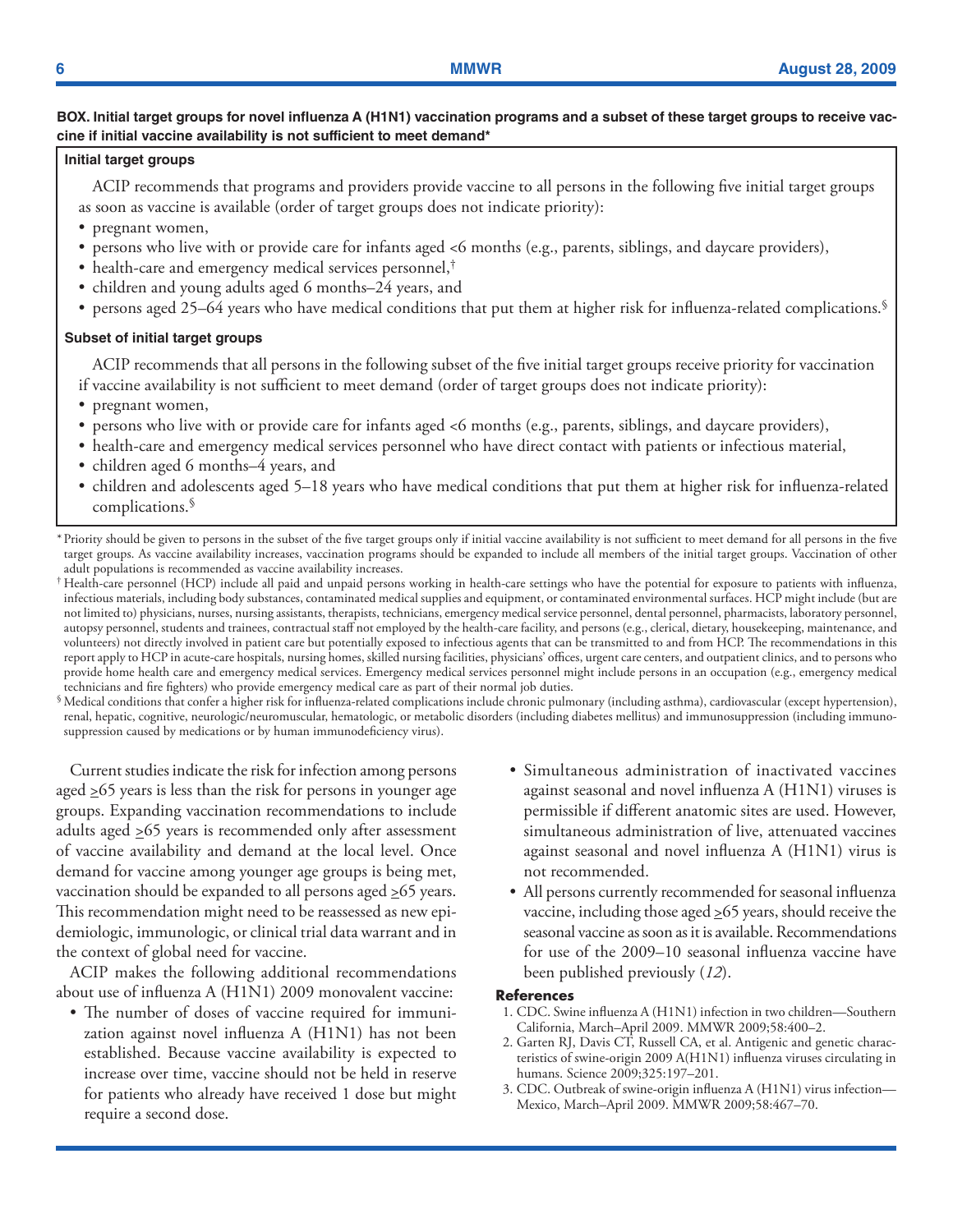- 4. CDC. Update: novel influenza A (H1N1) virus infections—worldwide, May 6, 2009. MMWR 2009;58:453–8.
- 5. World Health Organization. New influenza A (H1N1) virus: global epidemiological situation, June 2009. Wkly Epidemiol Rec 2009;84:249–57.
- 6. Fraser C, Donnelly CA, Cauchemez S, et al. Pandemic potential of a strain of influenza A (H1N1): early findings. Science 2009;324:1557–61.
- 7. Dawood FS, Jain S, Finelli L, et al. Emergence of a novel swineorigin influenza A (H1N1) virus in humans. N Engl J Med 2009;360:2605–15.
- 8. CDC. Serum cross-reactive antibody response to a novel influenza A (H1N1) virus after vaccination with seasonal influenza vaccine. MMWR 2009;58:521–4.
- 9. Robinson R. H1N1 vaccine products and production. In: ACIP presentation slides: special July 2009 meeting [Presentation]. Atlanta, GA: US Department of Health and Human Services, CDC; 2009. Available at [http://www.cdc.gov/vaccines/recs/acip/slides-july09-flu.htm.](http://www.cdc.gov/vaccines/recs/acip/slides-july09-flu.htm)
- 10. US Department of Health and Human Services, US Department of Homeland Security. Guidance on allocating and targeting pandemic influenza vaccine. Washington, DC: US Department of Health and Human Services, US Department of Homeland Security; 2008. Available at<http://www.pandemicflu.gov/vaccine/allocationguidance.pdf>.
- 11. CDC. Flu activity and surveillance. Atlanta, GA: US Department of Health and Human Services, CDC; 2009. Available at [http://www.cdc.](http://www.cdc.gov/flu/weekly/fluactivity.htm) [gov/flu/weekly/fluactivity.htm.](http://www.cdc.gov/flu/weekly/fluactivity.htm)
- 12. CDC. Prevention and control of seasonal influenza with vaccines: recommendations of the Advisory Committee on Immunization Practices (ACIP), 2009. MMWR 2009;58(No. RR-8).
- 13. CDC. Evaluation of rapid influenza diagnostic tests for detection of novel influenza A (H1N1) virus—United States, 2009. MMWR 2009;58:826–9.
- 14. Faix DJ, Sherman SS, Waterman SH. Rapid-test sensitivity for novel swine-origin influenza A (H1N1) virus in humans. N Engl J Med 2009; 361:728–9.
- 15. Finelli L. Influenza surveillance [Presentation]. Atlanta, GA: US Department of Health and Human Services, CDC; 2009. Available at [http://www.cdc.gov/vaccines/recs/acip/downloads/mtg-slides-jun09/15-](http://www.cdc.gov/vaccines/recs/acip/downloads/mtg-slides-jun09/15-2-inf.pdf) [2-inf.pdf](http://www.cdc.gov/vaccines/recs/acip/downloads/mtg-slides-jun09/15-2-inf.pdf).
- 16. Thompson WW, Shay DK, Weintraub E, et al. Influenza-associated hospitalizations in the United States. JAMA 2004;292:1333–40.
- 17. Thompson WW, Shay DK, Weintraub E, et al. Mortality associated with influenza and respiratory syncytial virus in the United States. JAMA 2003;289:179–86.
- 18. Kelly H, Grant K, Williams S, Smith D. H1N1 swine origin influenza infection in the United States and Europe in 2009 may be similar to H1N1 seasonal influenza infection in two Australian states in 2007 and 2008. Influenza Other Respi Viruses 2009;3:183–8.
- 19. Jamieson DJ, Honein MA, Rasmussen SA, et al. H1N1 2009 influenza virus infection during pregnancy in the USA. Lancet 2009;374:451–8.
- 20. CDC. Hospitalized patients with novel influenza A (H1N1) virus infection—California, April–May, 2009. MMWR 2009;58:536–41.
- 21. CDC. Intensive-care patients with severe novel influenza A (H1N1) virus infection—Michigan, June 2009. MMWR 2009;58:749–52.
- 22. CDC. Swine-origin influenza A (H1N1) virus infections in a school— New York City, April 2009. MMWR 2009;58:470–2.
- 23. World Health Organization. Preliminary information important for understanding the evolving situation: novel influenza A (H1N1) briefing note 4. Geneva, Switzerland: World Health Organization; 2009. Available at [http://www.who.int/csr/disease/swineflu/notes/](http://www.who.int/csr/disease/swineflu/notes/h1n1_situation_20090724/en/index.html) [h1n1\\_situation\\_20090724/en/index.html](http://www.who.int/csr/disease/swineflu/notes/h1n1_situation_20090724/en/index.html).
- 24. CDC. Technical report for state and local public health officials and school administrators on CDC guidance for school (K–12) responses to influenza during the 2009–2010 school year. Atlanta, GA: US Department of Health and Human Services, CDC; 2009. Available at <http://www.cdc.gov/h1n1flu/schools/technicalreport.htm>.
- 25. New York City Department of Health and Mental Hygiene. Novel H1N1 influenza update: June 12, 2009. In: New York City Department of Health and Mental Hygiene, Health Alert #22. New York, NY: New York City Department of Health and Mental Hygiene; 2009. Available at <http://www.nyc.gov/html/doh/downloads/pdf/cd/2009/09md22.pdf>.
- 26. CDC. Novel influenza A (H1N1) virus infections among health-care personnel—United States, April–May 2009. MMWR 2009;58:641–5.
- 27. CDC. Influenza vaccination of health-care personnel: recommendations of the Healthcare Infection Control Practices Advisory Committee (HICPAC) and the Advisory Committee on Immunization Practices (ACIP). MMWR 2006;55(No. RR-2).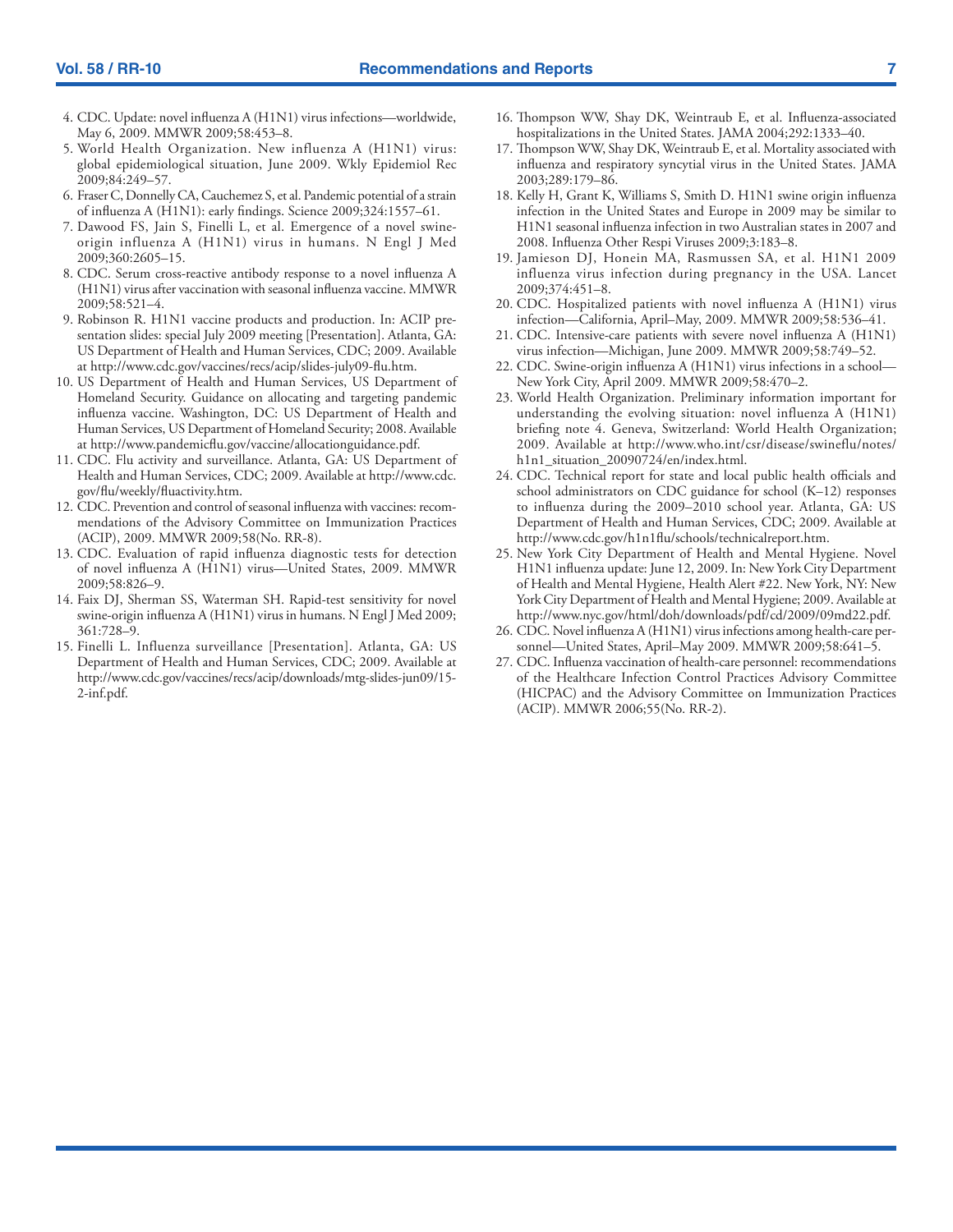#### **Advisory Committee on Immunization Practices Membership List, February 2009**

**Chair:** Dale Morse, MD, New York State Department of Health, Albany, New York.

**Executive Secretary:** Larry Pickering, MD, National Center for Immunization and Respiratory Diseases, CDC, Atlanta, Georgia.

**Members:** Carol Baker, MD Baylor College of Medicine, Houston, Texas; Robert Beck, JD, Consumer Representative, Palmyra, Virginia; Lance Chilton, MD, University of New Mexico, Albuquerque, New Mexico; Paul Cieslak, MD, Oregon Public Health Division, Portland, Oregon; Kristen Ehresmann, St. Paul, Minnesota; Janet Englund, MD, University of Washington and Children's Hospital and Regional Medical Center, Seattle, Washington; Franklyn Judson, MD, Denver, Colorado; Susan Lett, MD, Massachusetts Department of Public Health, Boston, Massachusetts; Michael Marcy, MD, Torrance, California; Cody Meissner, MD, Boston, Massachusetts; Kathleen Neuzil, MD, University of Washington; Seattle, Washington; Mark Sawyer, MD, San Diego, California; Ciro Valent Sumaya, MD, Texas A&M University System Health Science Center, Bryan-College Station, Texas; Jonathan Temte, MD, Madison, Wisconsin.

**Ex-Officio Members:** James E. Cheek, MD, Indian Health Service, Albuquerque, New Mexico; Wayne Hachey, DO, Department of Defense, Falls Church, Virginia; Geoffrey S. Evans, MD, Health Resources and Services Administration, Rockville, Maryland; Bruce Gellin, MD, National Vaccine Program Office, Washington, District of Columbia; Linda Murphy, Centers for Medicare and Medicaid Services, Baltimore, Maryland; George T. Curlin, MD, National Institutes of Health, Bethesda, Maryland; Norman Baylor, MD, Food and Drug Administration, Bethesda, Maryland; Linda Kinsinger, MD, Department of Veterans Affairs, Durham, North Carolina.

**Liaison Representatives:** American Academy of Family Physicians, Doug Campos-Outcalt, MD, Phoenix, Arizona; American Academy of Pediatrics, Joseph Bocchini, MD, Shreveport, Louisiana, David Kimberlin, MD, Birmingham, Alabama; Keith Powell, MD; American Association of Health Plans, Andrea Gelzer, MD, Hartford, Connecticut; American College Health Association, James C. Turner, MD, Charlottesville, Virginia; American College of Obstetricians and Gynecologists, Stanley Gall, MD, Louisville, Kentucky; American College of Physicians, Gregory Poland, Rochester, Minnesota; American Medical Association, Litjen Tan, PhD, Chicago, Illinois; American Osteopathic Association, Stanley Grogg, DO, Tulsa, Oklahoma; American Pharmacists Association, Stephan L. Foster, PharmD, Memphis, Tennessee; America's Health Insurance Plans, Tamara Lewis, MD, Salt Lake City, Utah; Association of Teachers of Preventive Medicine, W. Paul McKinney, MD, Louisville, Kentucky; Biotechnology Industry Organization, Clement Lewin, PhD, Cambridge, Massachusetts; Canadian National Advisory Committee on Immunization, Monica Naus, MD, Vancouver, British Columbia; Healthcare Infection Control Practices Advisory Committee, Steve Gordon, MD, Cleveland, Ohio; Infectious Diseases Society of America, Samuel L. Katz, MD, Durham, North Carolina, London Department of Health, David M. Salisbury, MD, London, United Kingdom; National Association of County and City Health Officials, Nancy Bennett, MD, Rochester, New York, Jeff Duchin, MD, Seattle, Washington; National Coalition for Adult Immunization, David A. Neumann, PhD, Bethesda, Maryland; National Foundation for Infectious Diseases, William Schaffner, MD, Nashville, Tennessee; National Immunization Council and Child Health Program, Mexico, Vesta Richardson, MD, Mexico City, Mexico; National Medical Association, Patricia Whitley-Williams, MD, New Brunswick, New Jersey; National Vaccine Advisory Committee, Gary Freed, MD, Ann Arbor, Michigan; Pharmaceutical Research and Manufacturers of America, Damian A. Braga, Swiftwater, Pennsylvania, Peter Paradiso, PhD, Collegeville, Pennsylvania; Society for Adolescent Medicine, Amy Middleman, MD, Houston, Texas; Society for Health-Care Epidemiology of America, Harry Keyserling, MD, Atlanta, Georgia.

### **ACIP Influenza Working Group**

#### **Chair:** Kathleen Neuzil, MD, Seattle, Washington.

**Members:** Beth Bell, MD, Atlanta, Georgia; Nancy Bennett, MD, Rochester, New York; Henry Bernstein, DO, Lebanon, New Hampshire; Joseph Bresee, MD, Atlanta, Georgia; Carolyn Bridges, MD, Atlanta, Georgia; Karen Broder, MD, Atlanta, Georgia; Jay Butler, MD, Anchorage, Alaska; Doug Campos-Outcalt, MD, Phoenix, Arizona; Lance Chilton, MD, Albuquerque, New Mexico; David Cho, MD, Rockville, Maryland; Nancy Cox, PhD, Atlanta, Georgia; Therese Cvetkovich, MD, Rockville, Maryland; David Delozier, MD, Atlanta, Georgia; Jeff Duchin, MD, Seattle, Washington; Janet Englund, MD, Seattle, Washington; Anthony Fiore, MD, Atlanta, Georgia; Sandra Fryhofer, MD, Atlanta, Georgia; Stanley Gall, MD, Louisville, Kentucky; Paul Gargiullo, PhD, Atlanta, Georgia; Steven Gordon, MD, Cleveland, Ohio; Penina Haber, PhD, Atlanta, Georgia; Wayne Hachey, DO, Falls Church, Virginia; John Iskander, MD, Atlanta, Georgia; Elyse Olshen Kharbanda, MD, New York, New York; Susan Lett, MD, Boston, Massachusetts; Tamara Lewis, MD, Salt Lake City, Utah; Cynthia Nolletti, MD, Rockville, Maryland; Gregory Poland, MD, Rochester, Minnesota; William Schaffner, MD, Nashville, Tennessee; Robert Schechter, MD, Sacramento, California; Kenneth Schmader, MD, Durham, North Carolina; David Shay, MD, Atlanta, Georgia; Danuta Skowronski, MD, Vancouver, British Columbia, Canada; Patricia Stinchfield, St. Paul, Minnesota; Ray Strikas, MD, Washington, District of Columbia; Litjen Tan, PhD, Chicago, Illinois; Mary Vernon-Smiley, MD, Atlanta, Georgia; Pascale Wortley, MD, Atlanta, Georgia; Timothy Uyeki, MD, Atlanta, Georgia.